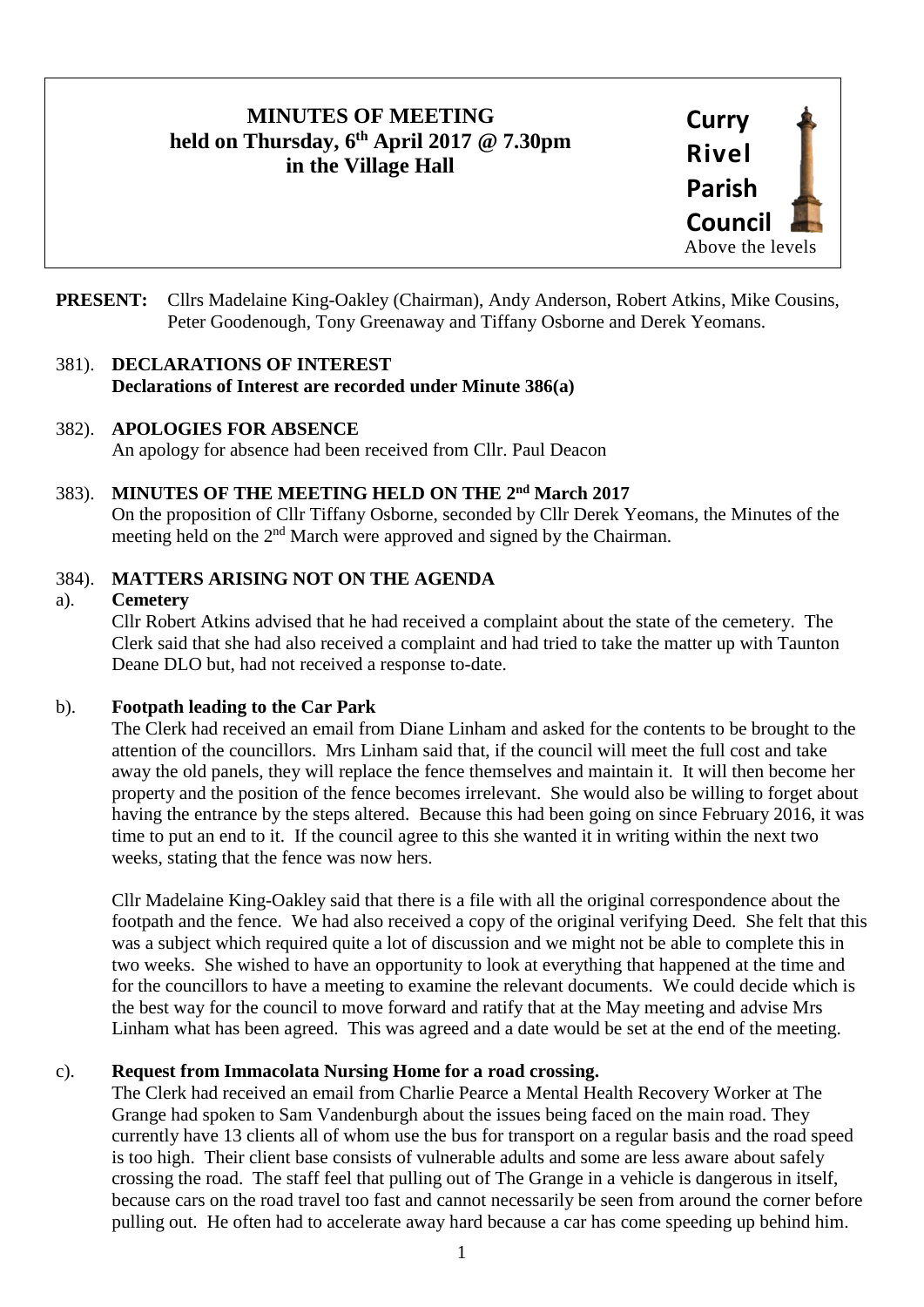A letter had since been received from Notaro Care Homes setting out the difficulties encountered. If the cost would prohibit the provision of a crossing, signage may be an alternative and a reduction in the speed limit over the section in question.

Cllr Derek Yeomans said that he could speak to Chris Weeks and ask him to contact someone there with a view to looking into the situation. With a 50mph speed limit you would have a problem getting a crossing. Cllr Andy Anderson advised that in the last two days the speed limit signs have been changed and the 30mph speed has been extended to the junction at Wick, where the 50mph speed limit now starts. In view of the changes, Cllr Derek Yeomans said that he would make further enquiries.

#### **Adjournment to Allow Public Comment**

*Angela Webb had complained about the state of the Cemetery which was appalling. The grass has not been cut and the bins do not appear to have been emptied this year. They are over-flowing with rubbish. Anyone having a funeral must be very upset at the state of the cemetery. The Clerk had contacted Taunton Deane DLO regarding this complaint but, had not yet received a response. Cllr Madelaine King-Oakley apologised and said that usually the work of the contractors had been very good. The Clerk would try to contact them again. Cllr Madelaine King-Oakley said that consideration was being given to changing the contractors.* 

*Sebastian Chance who had recently moved into Townsend had been delighted to see that there was a local Pub and he was sorry to see that it is likely to be sold. He felt that it was a valuable asset to the village and would be sorry to see it go.* 

#### 385). **PARKING IN THE VILLAGE**

Cllr Madelaine King-Oakley invited those present to give their views on this item.

*Leslie McIntyre expressed concern about the increased level of parking around the Village Green since the Firehouse Pub had opened. She enquired what ideas are being discussed with a view to dealing with the problem which affects not only the Village Green but also parking on the High Street.* 

*John Hough said that he supported Leslie McIntyre. We have the conflict of the success of Living Pretty, the Firehouse and Sandpits Heating.* 

#### 386). **PLANNING REPORT**

#### a). **Applications received**

*Cllr Mike Cousins declared an interest in the following planning application and left the room during discussion of this item.*

#### **No. 17/00795/FUL**

First Floor Extension. 1 Westfield, Curry Rivel, Langport.

*This application was previously requested in 2013. It was approved and no action taken. The applicant now wanted to move it forward and the application has not changed in any way. Cllr Andy Anderson proposed that the Parish Council had not objection. This was seconded by Cllr Tony Greenaway and unanimously agreed by the remaining councillors.* 

#### **No. 17/00917/COU**

Change of use of Public House, Curry Rivel, Langport (Use Class A4) to 1 No. dwelling with associated parking. King William Inn, Langport Road, Curry Rivel, Langport.

#### **No. 17/00918/OUT**

Outline application for the erection of two semi-detached dwellings with associated parking. King William Inn, Langport Road, Curry Rivel, Langport.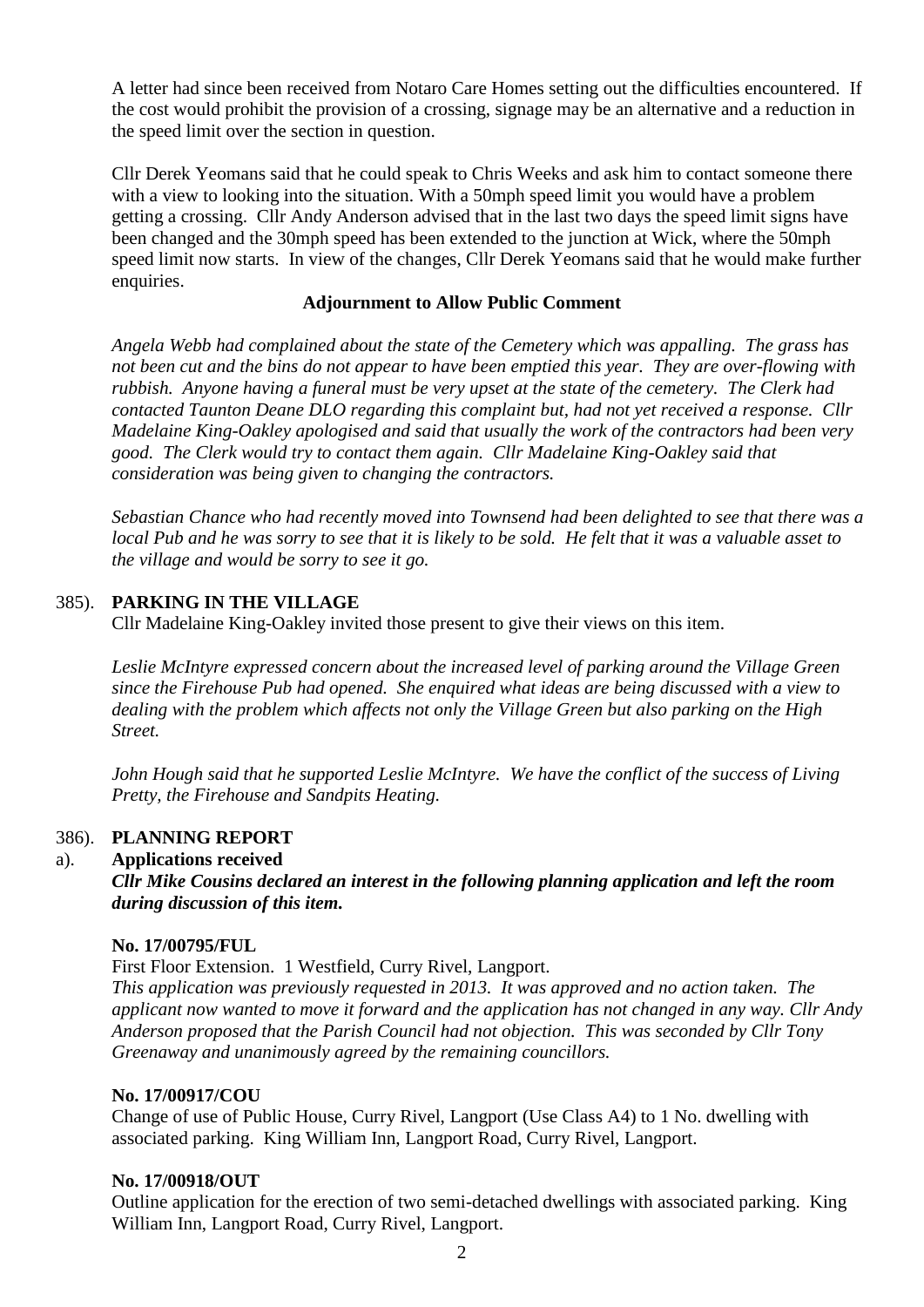*Cllr Yeomans declared an interest in the two above planning applications. He would make a statement and then leave the room. He would not take part in the discussion of this item. He felt that the two very small semi-detached properties are terribly inconsistent with the other housing in the area. He considered them cramped and over-development. The gardens were paltry and the fact that the car park is in front of it for what they say are four cars, with the parking spaces so small that you would have difficulty in getting your car in. There is virtually no turning space when you have four cars in-situ. There are two more car spaces on the front which are supposed to be for the occupants of the change of use property across the road. This would also exacerbate the parking on the High Street. With regards to the change of use for the main property, he could understand the reason but, it must prove viability. He did not believe that it was unviable and felt that it was a major amenity for this village for those that do not want to go down to The Firehouse which is totally different type of pub.* 

Change of use of Public House, Curry Rivel, Langport (Use Class A4) to 1 No. dwelling with associated parking. King William Inn, Langport Road, Curry Rivel, Langport.

*Lidia Dunne of Sanderley Studios was the Agent acting for the applicant. She said that the King William had not been a viable Pub for a number of years. Due to its size, location and change of life style habits. It is no longer commercially sustainable. A business viability report together with three years' accounts have been submitted. She referred to the documents which dealt with applications in respect of the loss of village community facilities, such as a public house. A change of use could be permitted if it would not affect the sustainability of the village. Considering the strictly low turn-over of the pub and the low number of customers, it is unlikely that the King William contributes to the sustainability to any great extent. The King William has been unable to compete with The Firehouse and Living Pretty which are larger and better located in the centre of the village. There were previous applications in 2005 for the change of use of the pub to form two dwelling units and a single dwelling with car park. These applications were refused at committee. The present application provides a better arrangement for accommodation and the parking provision has been improved. The application for the two semi-detached dwellings on the car park is an outline application and the details will be dealt with at a later date.*

*Following further discussion by the councillors, it was proposed by Cllr Madelaine King-Oakley that the Parish Council recommend refusal of Planning Application No. 17/00917/COU because it was considered that a single Public House was not sufficient for the size of the village, bearing in mind future development proposed and there is a need for two Public Houses. This was seconded by Cllr Mike Cousins and unanimously agreed by the remaining councillors.* 

*It was also proposed by Cllr Madelaine King-Oakley, seconded by Cllr Robert Atkins and unanimously agreed by the remaining councillors that the Parish Council recommends that Planning Application No. 17/00918/OUT should be refused because it was felt that the confidential matters made it difficult to make a real assessment about viability. A viable Public House needs car parking.* 

## **No. 17/00919/FUL**

Demolition of existing porch and erection of single storey side extension to form garage/utility room, internal alterations and formation of new dormer window. Glenhurst, Drayton Lane, Curry Rivel, Langport.

*Following discussion, it was proposed by Cllr Mike Cousins, seconded by Cllr Andy Anderson, and unanimously agreed that the Parish Council had no objections in respect of this planning application.* 

## **No. 17/00935/FUL**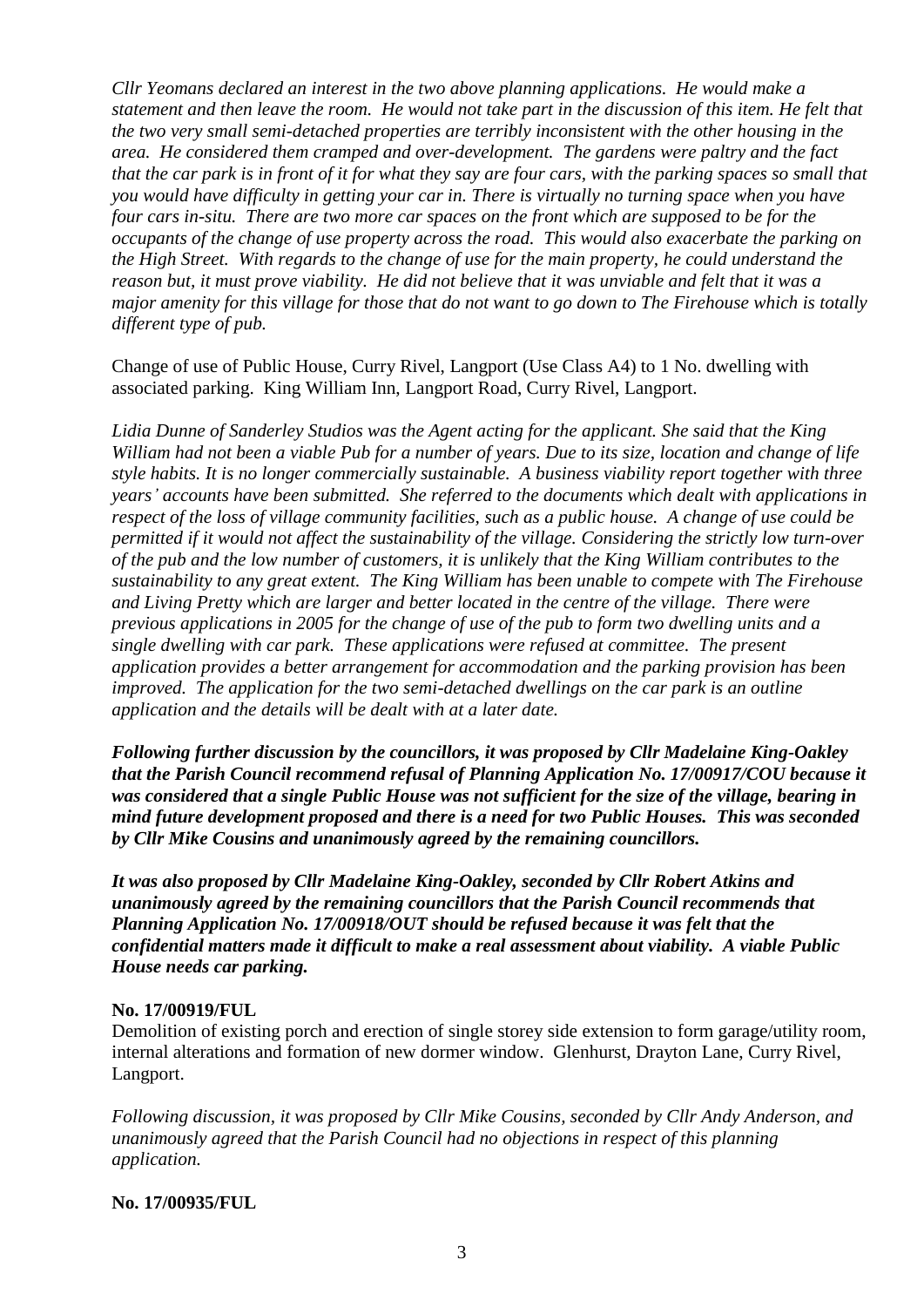Removal of hedge and replace with close-board timber fence (retrospective). Old Churchway, Churchway, Curry Rivel, Langport.

*Cllr Mike Cousins said that he considered that the fence was set back far enough to give good visibility when they exit the driveway. He proposed that the Parish Council had no objections in respect of this planning application. This was seconded by Cllr Derek Yeomans and unanimously agreed.*

### **No. 17/01044/OUT**

Outline application for the erection of an agricultural worker dwelling. Red Hill Farm, Red Hill, Curry Rivel, Langport.

*Having studied this application, Cllr Mike Cousins said that he totally understood why they wanted to build it because corn drying requires constant attention. He proposed that the Parish Council had no objections to raise in respect of this planning application. This was seconded by Cllr Madelaine King-Oakley and unanimously agreed.*

#### **No. 17/01063/OUT**

Land East of Linton House, Langport Road, Curry Rivel, Langport. *Cllr Madelaine King-Oakley declared an interest in this planning application. She made a statement and left the room during discussion of this application. Cllr Derek Yeomans took the members through this item.* 

*Diccon Carpendale, the agent, said that previously there had been a consultation when it was explained what they were going to do. Since then they have had a consultation with South Somerset District Council. He said that the site area has been reduced and this is an outline application. The size of the proposed park land that will be gifted to the Parish Council has been increased. It shows eight houses, two of which will be larger single-storey properties, specifically to meet the need identified in the Parish Council's housing survey. For the others, it shows a mixture of 3 and 4 bedroom properties. The main issue for consideration is the access. He referred to the point of access which Cllr Madelaine King-Oakley had just mentioned. Visibility splays of 2.4 x 59m can be achieved in both directions providing sufficient visibility for vehicle speeds of up to 37 mph (note this is a 30 mph limit). The new vehicular access point has also been kept at some distance (92m from the centre point) to the centre point of the Parsonage Place junction. With reference to the attenuation feature and concerns about flooding, he felt these issues came down to maintenance or the lack of maintenance. The pipe that runs under the road has been improved. The water runs naturally from the top left to bottom right and it feeds into a 6inch pipe in the road. They would have a small attenuation point and most of the time that would be emptied in times of extreme weather. Rainfall from the site would be directed and held in that pond and it is then released at a much slower rate. This will reduce the amount of surface water that comes across. In terms of maintenance of it, there*  will be a management company and he presumed that every household would be paying into that *with an annual maintenance contract.* 

*We have to maintain an open view across to the Church but, we also want to give the village the opportunity to have a significant portion of this area under their control. The offer is to gift that to the Parish and we are happy to discuss the future arrangements.*

*Robert Crowley, co-ordinator of Speedwatch in the village, said most people drive within the 30mph but a lot of people do not and speeds of well over 40mph have been recorded. He felt that the suggestion that it was safe for people to particularly turn right out of the proposed entrance could prove extremely hazardous. He was of the opinion that the entrance should be up at Parsonage Place.* 

*Cllr Peter Goodenough referred to the attenuation pond which they said would be dry most of the time. You will be putting in a system that goes dry in the summer. The agent said that he was not an*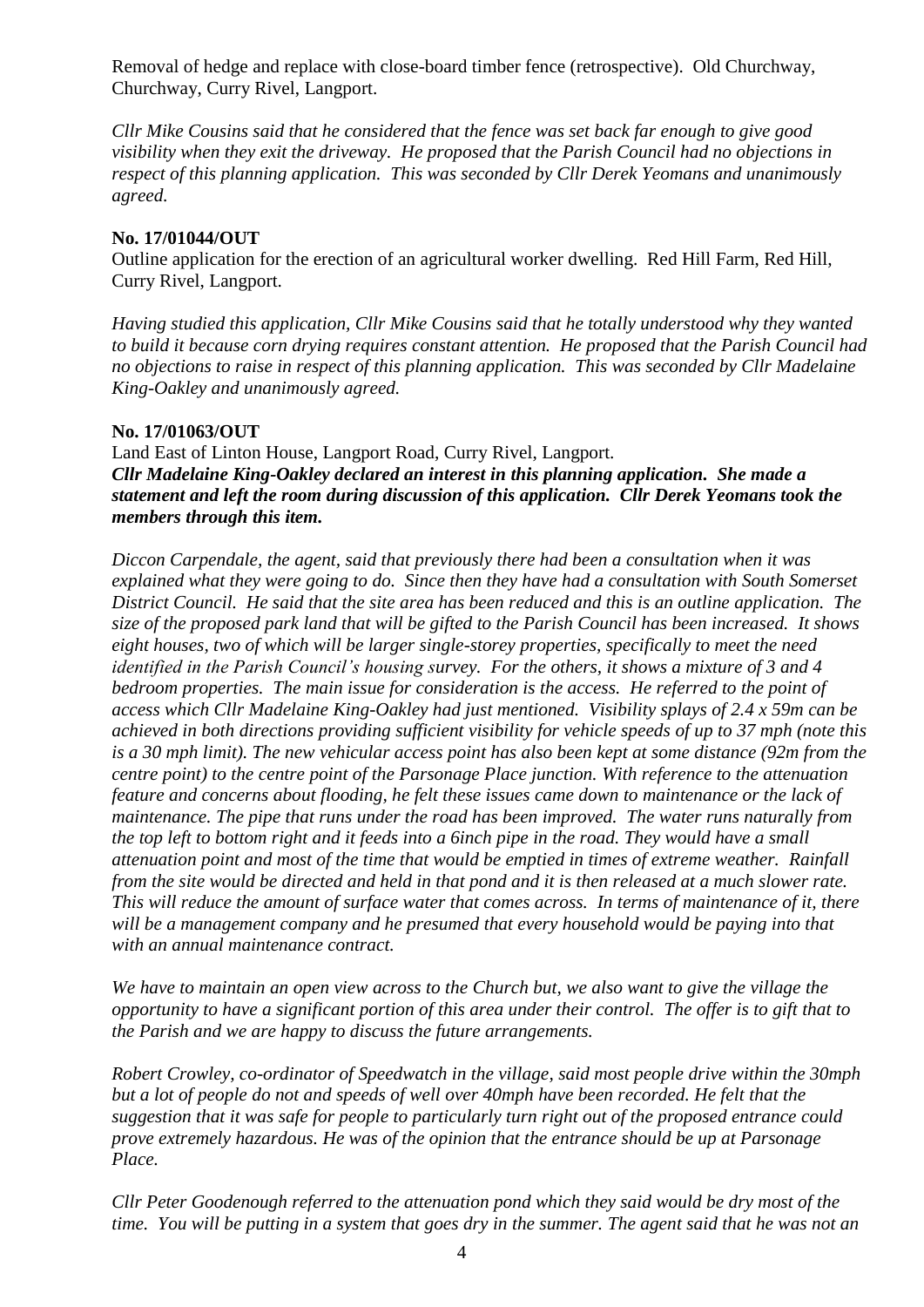*engineer but, there would be a release valve within it and it would not be full all the time. The whole intention is to take water in times of extreme rainfall. A hydro-brake will slow down the release of it. Cllr Mike Evans asked if there would be a tank and was advised that the pond itself was the attenuation feature and it had sufficient volume to hold the amount of water and the agent said that the detailed report gave the volume as 82.5 cu. metres. Cllr Mike Cousins said that, in principal, it was a nice idea. His only concerns were that the Parish Council would be taking on a massive piece of land. There is an old wall there and would it be re-built as part of the plan. The agent said that was for discussion. Cllr Derek Yeomans said that the wall would be a major factor as far as the Parish Council was concerned because it is not in a good condition. It would prove very expensive to rebuild and the land behind it is higher than the pavement. Cllr Robert Atkins referred to the curve shown on the plan and felt that when driving down the road it is slightly more curved than depicted at that point and, therefore, a potential hazard for traffic leaving onto the main road. Cllr Mike Cousins said that the access had not been set in stone and could be moved. Cllr Tiffany Osborne that the height of the land had not been properly looked into. She referred to Policy H10 which said that open spaces within a village are actually protected and this could have a very high visual impact on the character of this village. Cllr Tony Greenaway questioned why there was not an access on to Parsonage Place. He was advised it was because we do not own the land. Cllr Derek Yeomans said that the wall is going to be extremely expensive to maintain, it is in a bad condition. The Chestnut tree is going to be costly because it will have to be constantly maintained as it loses its branches. The hedge that has been planted there already has been removed back. The very large area that is going to be granted to the Parish Council as a public park will need to be mowed, maintained and, basically, the wall would become our responsibility to rebuild and maintain. If we do not accept that gift, the alternative for the houses is that the wall could become the responsibility of the owners and could inhibit the sale of the houses. He felt that the gift of this land was not really something that is altruistic, in his opinion, and that gave him a certain pause for thought.* 

*The agent said that the gifting of the park had been left open because of the terms of the future maintenance and they would be happy to have further discussions with the Parish Council. Cllr Derek Yeomans said that there would have to be further discussions and mutually agreed, taking into account all the considerations because the Parish Council could not, in his opinion, spend sums of money maintaining pieces of land that we had taken on without due consideration.* 

*Cllr Mike Cousins proposed acceptance as an outline planning application and this was seconded by Cllr Tony Greenaway. A vote taken resulted with 3 in favour (Cllrs Mike Cousins, Tony Greenaway and Derek Yeomans) one against (Cllr Peter Goodenough) and 3 abstentions (Cllrs Any Anderson, Robert Atkins and Tiffany Osborne).* 

#### **No. 17/01138/S73**

Discharge of condition No. 03 (materials) and 07 (bin store) of 15/03009/FUL. The Bungalow, Church Road, Curry Rivel, Langport.

*Cllr Madelaine King-Oakley proposed that the Parish Council had no objections to raise in respect of this planning application and this was seconded by Cllr Derek Yeomans. (A vote taken resulted in 7 in favour Cllrs Robert Atkins, Andy Anderson, Mike Cousins, Tony Greenaway, Madelaine King-Oakley, Tiffany Osborne and Derek Yeomans) with one abstention (Cllr Peter Goodenough).*

#### **No. 17/01138/S73**

Application to vary condition No. 02 (approved plans) of 15/03009/FUL for the addition of a garden room to the rear of plot 4. The Bungalow, Church Road, Curry Rivel, Langport.

*Cllr Madelaine King-Oakley proposed that the Parish Council had no objections to raise in respect of this planning application and this was seconded by Cllr Mike Cousins. (A vote taken resulted in 7 in favour Cllrs Robert Atkins, Andy Anderson, Mike Cousins, Tony Greenaway, Madelaine King-Oakley, Tiffany Osborne and Derek Yeomans) with one abstention (Cllr Peter Goodenough).*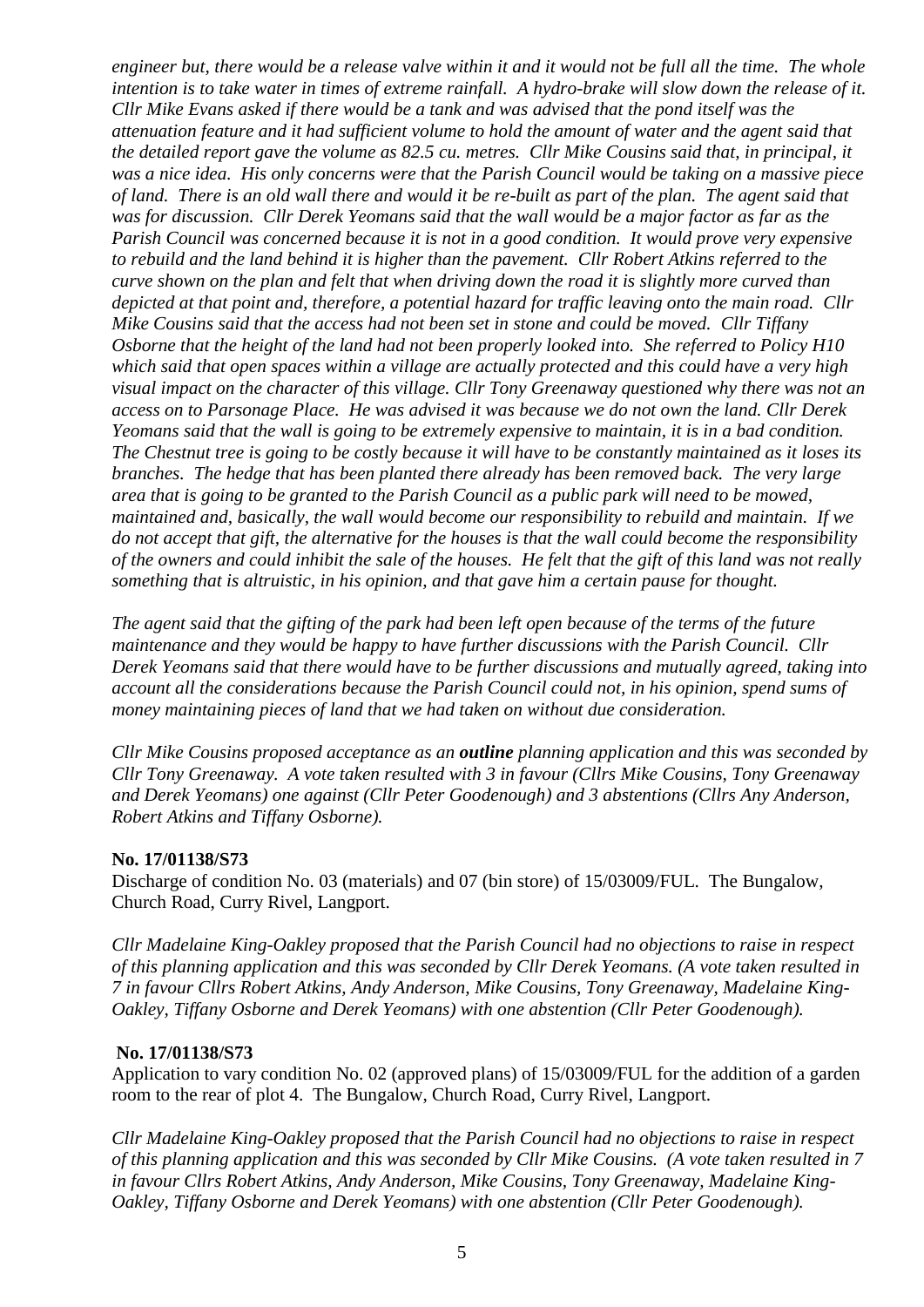#### **No. 17/01238/FUL**

Enlargement of hedgerow opening and formation of new vehicular access. Field West of Maywell, Westfield Lane, Curry Rivel, Langport

*Cllr Mike Cousins questioned why it was necessary to have an entrance so big because it looked more like an entrance to a housing estate. He would also like to know what they propose to do with the field. He felt that they should be made to put it back as it was. Following further discussion it was proposed by Cllr Andy Anderson that the Parish Council objects to this application on the grounds that there is already an appropriate access for agricultural use and there is no need for a second access. This was seconded by Cllr Madelaine King-Oakley and unanimously agreed.*

## b). **Applications approved with conditions**

#### **No. 17/00325/OUT**

Demolition of existing outbuildings and erection of a new dwelling, three bay carport and improved access. Hill Crest, Sandpits Hill, Langport,

## **No. 17/00555/F|UL**

Erection of single storey extension and garden room to replace existing UPVC conservatory. Apple Trees, Westover, Langport

## 387). **FINANCE REPORT**

## a). **Accounts for payment**

The following accounts were approved for payment on the proposal of Cllr Madelaine King-Oakley, seconded by Cllr Derek Yeomans.

| Ocmis Ltd – Supply $\&$ fit overhead Barrier   | £3,600.00 incl. vat |
|------------------------------------------------|---------------------|
| <b>SSDC Rates - Cemetery</b>                   | £ 331.75            |
| SSDC Rates – Changing Rooms                    | £ 219.02            |
| LBS World Wide Ltd – Curry Rivel In Bloom      | £ 58.99 incl. vat   |
| Water 2 Business – Changing Room Water Rates   | £ 58.70             |
| Kernock Park Plants Ltd - Curry Rivel in Bloom | £ 34.75 incl. vat   |
| Northwing Nurseries Ltd – Curry Rivel in Bloom | £ 457.20 incl. vat  |

Cllr Madelaine King-Oakley enquired whether it was possible to have an account of what we are spending on Curry Rivel in Bloom and Cllr Peter Goodenough said that there was a balance of £281.63 remaining of the amount allocated.

## b). **Grant Thornton – External Auditors**

The Clerk had received the year end information from Grant Thornton which had to be provided in a different form to previous years. Initially, the forms were provided so that it had to be completed by hand as opposed to spreadsheets as in the past. It would appear that other parishes had complained about this and the forms were now available to be downloaded for completion. The Clerk would prepare the year end accounts for submission to Chalmers, the Internal Auditors in Langport. The completed Annual Return with supporting papers to be submitted to Grant Thornton by the 30<sup>th</sup> June.

## 388). **RENEWAL OF CONTRACT FOR GROUNDS MAINTENANCE & HANDYMAN DUTIES**

At the request of Cllr Paul Deacon, the Clerk had forwarded a detailed proposal together with a detailed quotation in respect of the various areas to be maintained that had been submitted by South Somerset District Council. Following discussion, it was proposed by Cllr Tiffany Osborne that we should go with South Somerset District Council. This was seconded by Cllr Madelaine King-Oakley and unanimously agreed.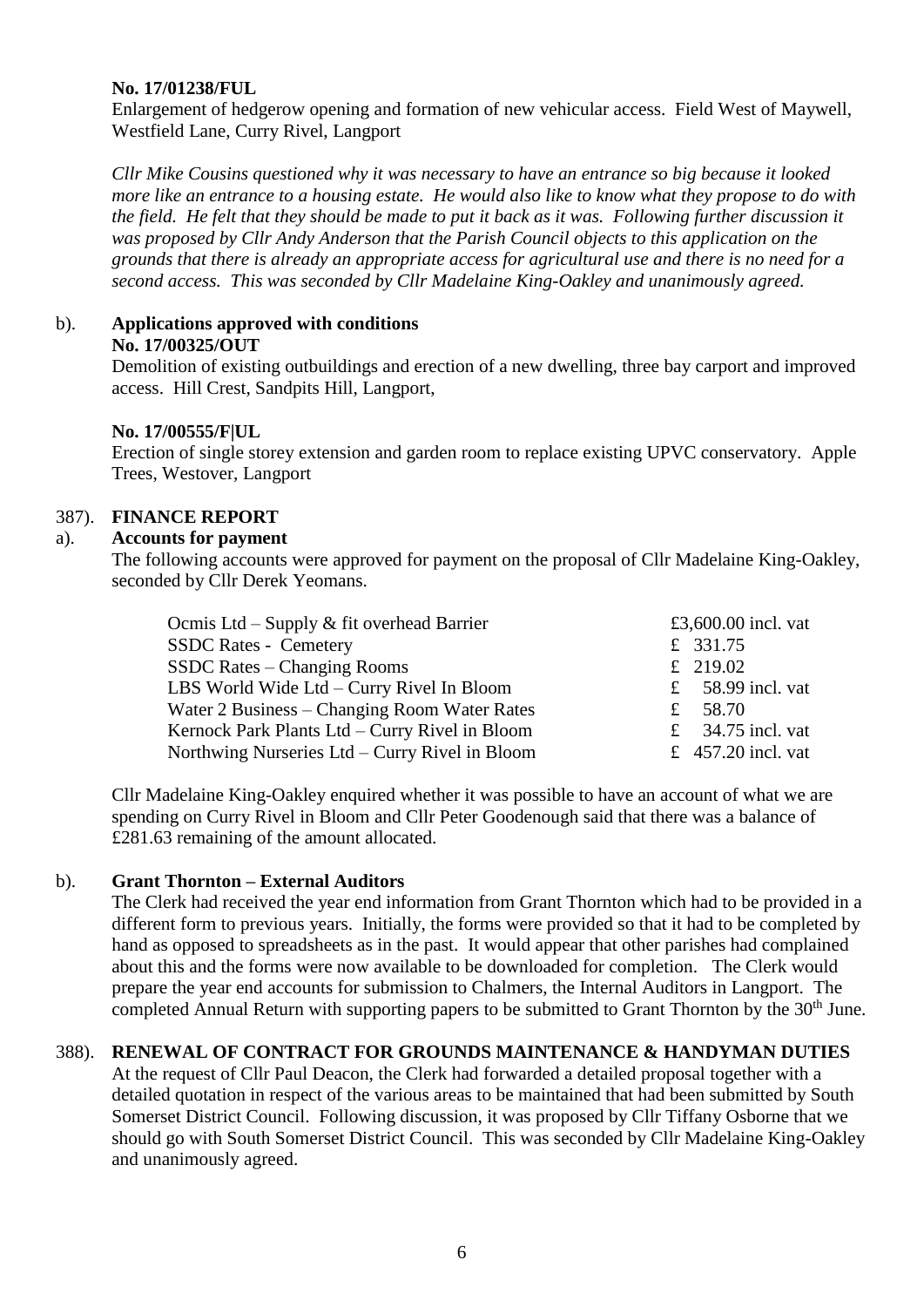#### 389). **PARISH PLAN**

## a). **Curry Rivel – Britain in Bloom – update**

Cllr Peter Goodenough said that the Willow fence is scheduled to be put in on the  $24<sup>th</sup>$  April. BBC2 are this year doing a programme called Blooming Marvellous and they are making fifteen programmes following the Britain in Bloom competition across the country. Our name has been given to them and Helen White, the producer, has been interviewing us and the Primary School. It looks as if we are going to be their lead programme for the new entrants. She has not confirmed this definitely yet, but she was interested so far. Cllr Peter Goodenough said that we could still do with a few strong men to help with the work. He expressed his appreciation to David Griffiths and Henry Lang for the work they had done.

## 390). **DEFIBRILLATOR** – **update**

Cllr Tony Greenaway said that he had attended a training course back in January on CPR which had been very good. CPR training is an essential tool for a village like ours. We did discuss the possibility of piloting some training and it has to be really well marketed as well. He offered to undertake this. In terms of the location for the Defibrillator, the Fire Service were amazed that it was not locked. If we are going to replace it, it should be a locked one with a code system. They also said that it should ideally be located where the public gather. He recommended that we should get a CPR workshop up and running; re-install a defibrillator at the garage because the electrics are still in place; and discuss the possibility of installing one outside the Village Hall.

Cllr Madelaine said that the telephone box at Parsonage Place looks a site. She had said to SSDC that this was on their land and what were they going to do about it. They advised that it had been given to another company. She had emailed this company and they had said that they put defibrillators into villages and they were thinking of putting one in there. She proposed that because Doctor Gibson did so much work in setting it up and the electrics are all there at the garage, we have a locked defibrillator fitted at a cost of just over £1,000, which is half the price of the previous one. This would be a signal to the village that it matters and encourage people to come to the courses for CPR training. We could think about providing a second one in a few months' time. Cllr Tiffany Osborne seconded the proposal and it was unanimously agreed.

## 391). **DISCUSSION CONCERNING USE OF EMAILS BY PARISH COUNCILLORS WITH A VIEW TO AMENDING STANDING ORDERS**

Cllr Madelaine King-Oakley considered that any items raised should be dealt with at meetings. When the Clerk emails the councillors, it is for information unless otherwise stated. They should bring their comments to meetings where they would be discussed. Emails can sometimes be misinterpreted. There have been so many emails flying about recently. She wished to propose that we put an appropriate sentence into our Standing Orders concerning emails. It was agreed that this item should feature in the next Agenda.

## 392). **WESTFIELD/EASTFIELD**

## a). **Zip Wire & Play Equipment**

Cllr Madelaine King-Oakley had received an update about these items and the contractors have come on site and said that they cannot fit it where proposed. Cllr Mike Cousins asked where it was going to be located. Cllr Madelaine King-Oakley said it would near the end of the MUGA and not near the houses. She indicated on the screen the proposed locations for the equipment which were away from the housing. When questioned about the timescale she advised that the equipment would not be usable until May and whether we should have an opening ceremony on, say, the 1<sup>st</sup> June which would give us time to advertise it.

## b). **Curry Rivel Live – update**

Cllr Madelaine King-Oakley said because Simon Champion had to go to a Health & Safety Committee he has put the event into Westfield and the Marquee etc. will be in Westfield. However, he will need Eastfield for car parking and that has been agreed. This was because when Simon Champion sent in the plans of what was agreed at the last meeting they said that was not good